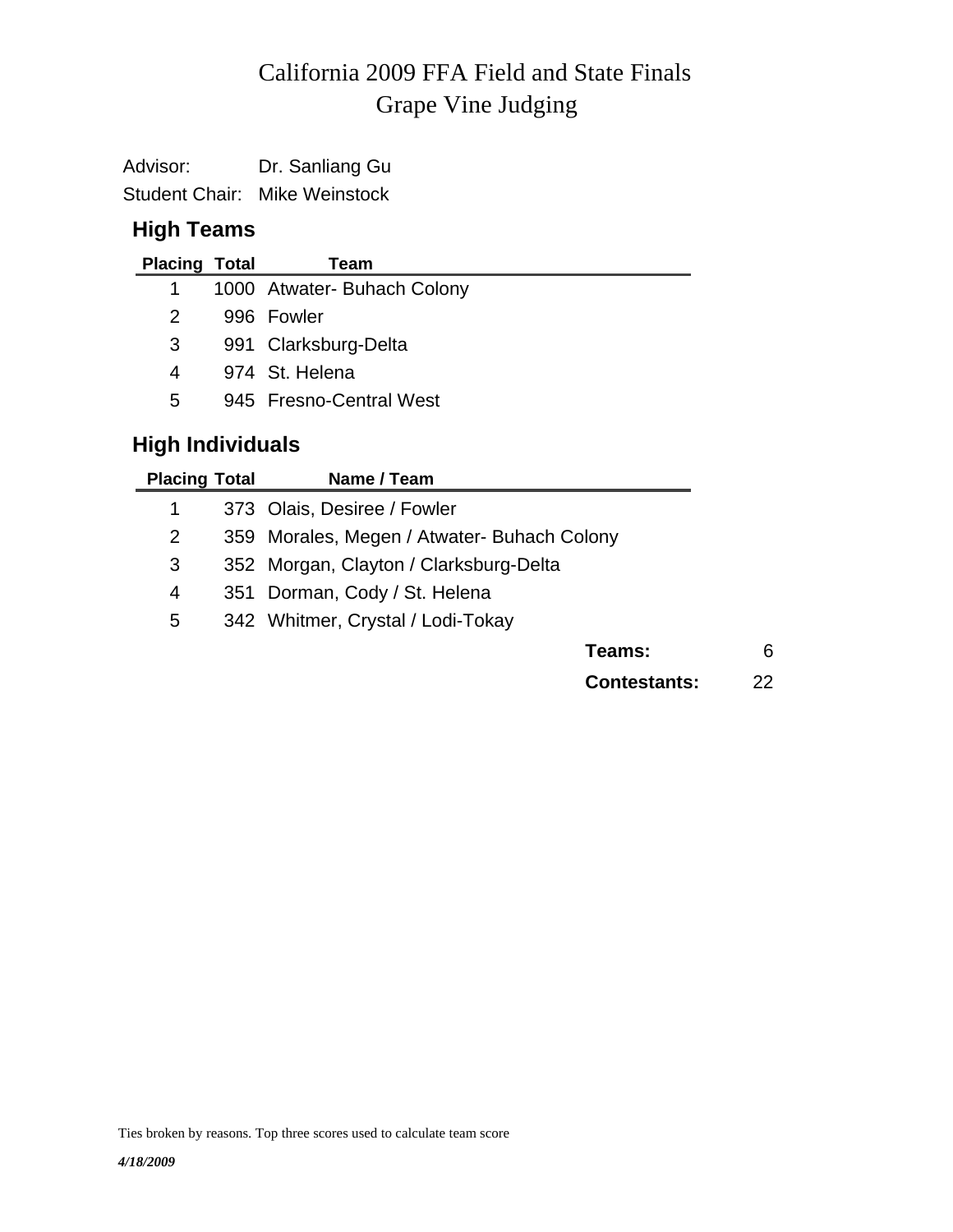### California 2009 FFA Field and State Finals

#### **Team Results**

|                                                                       | Crimson | Barbera                  | Thompson Flame Seedless Crimson Rsn<br>Seedless |                |                |                |     | Barbera Rsn Thompson Rsn |     | Flame Rsn | Tie | Total Place |                |
|-----------------------------------------------------------------------|---------|--------------------------|-------------------------------------------------|----------------|----------------|----------------|-----|--------------------------|-----|-----------|-----|-------------|----------------|
| Atwater- Buhach Col                                                   | 84      | 115                      | 150                                             |                | 150            |                | 121 | 119                      | 139 | 122       | 501 | 1000        | 1              |
| Clarksburg-Delta                                                      | 130     | 112                      | 134                                             |                | 148            |                | 122 | 121                      | 130 | 94        | 467 | 991         | 3              |
| Fowler                                                                | 136     | 128                      | 127                                             |                | 130            |                | 120 | 117                      | 132 | 106       | 475 | 996         | $\overline{2}$ |
| <b>Fresno-Central Wes</b>                                             | 110     | 126                      | 137                                             |                | 143            |                | 110 | 102                      | 127 | 90        | 429 | 945         | 5              |
| Lodi-Tokay                                                            | 109     | 118                      | 125                                             |                | 130            |                | 112 | 104                      | 125 | 94        | 435 | 917         | 6              |
| St. Helena                                                            | 96      | 137                      | 134                                             |                | 146            |                | 106 | 131                      | 125 | 99        | 461 | 974         | $\overline{4}$ |
| Ties broken by reasons. Top three scores used to calculate team score |         |                          |                                                 |                |                |                |     |                          |     |           |     |             |                |
| <b>Class</b>                                                          |         | Max Score Official Cut 1 |                                                 |                |                | Cut 2 Cut 3    |     |                          |     |           |     |             |                |
| 01 Crimson                                                            |         | 50                       | 3421                                            | 5              | 2              | 4              |     |                          |     |           |     |             |                |
| 02 Barbera                                                            |         | 50                       | 2143                                            | 4              | 5              | 6              |     |                          |     |           |     |             |                |
| 03 Thompson Seedless                                                  |         | 50                       | 3421                                            | 3              | 3              | $\overline{7}$ |     |                          |     |           |     |             |                |
| 04 Flame Seedless                                                     |         | 50                       | 2413                                            | $\overline{2}$ | $\overline{7}$ | $\overline{4}$ |     |                          |     |           |     |             |                |
| 05 Crimson Rsn                                                        |         | 50                       |                                                 |                |                |                |     |                          |     |           |     |             |                |
| 06 Barbera Rsn                                                        |         | 50                       |                                                 |                |                |                |     |                          |     |           |     |             |                |
| 07 Thompson Rsn                                                       |         | 50                       |                                                 |                |                |                |     |                          |     |           |     |             |                |
| 08 Flame Rsn                                                          |         | 50                       |                                                 |                |                |                |     |                          |     |           |     |             |                |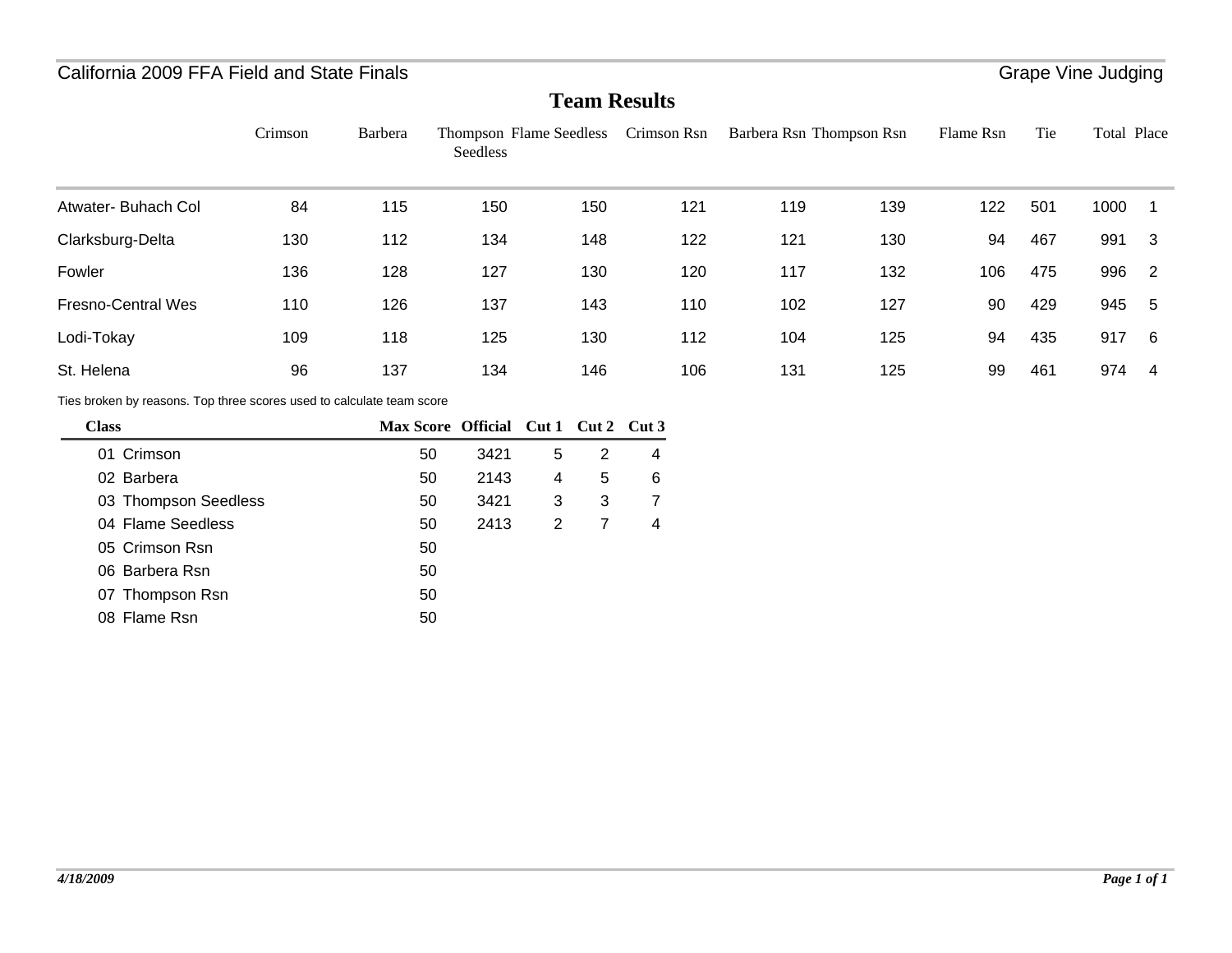#### California 2009 FFA Field and State Finals

Grape Vine Judging

#### **Individual Results**

|                               | Crimson | Barbera | Thompson<br>Seedless | Flame Seedless Crimson Rsn |    |    | Barbera Rsn Thompson Rsn | Flame Rsn | Tie | Total       | Place           |
|-------------------------------|---------|---------|----------------------|----------------------------|----|----|--------------------------|-----------|-----|-------------|-----------------|
| <b>Atwater- Buhach Colony</b> |         |         |                      |                            |    |    |                          |           |     | <b>1000</b> | $\overline{1}$  |
| Montague, Gretchen            | 27      | 45      | 50                   | 50                         | 38 | 35 | 44                       | 43        | 160 | 332*        | $\overline{7}$  |
| Morales, Megen                | 27      | 45      | 50                   | 50                         | 43 | 45 | 49                       | 50        | 187 | 359*        | $\overline{2}$  |
| Reel, Sarah                   | 17      | 37      | 50                   | 50                         | 39 | 33 | 45                       | 35        | 152 | 306         | 16              |
| Smith, Samantha               | 30      | 25      | 50                   | 50                         | 40 | 39 | 46                       | 29        | 154 | 309* 15     |                 |
| <b>Clarksburg-Delta</b>       |         |         |                      |                            |    |    |                          |           |     | 991         | $\overline{3}$  |
| Merwin, Samuel                | 41      | 50      | 37                   | 48                         | 40 | 46 | 40                       | 19        | 145 | 321* 10     |                 |
| Montzingo, Tim                | 41      | 16      | 50                   | 50                         | 41 | 32 | 43                       | 45        | 161 | 318* 11     |                 |
| Morgan, Clayton               | 48      | 46      | 47                   | 50                         | 41 | 43 | 47                       | 30        | 161 | $352*3$     |                 |
| Neves, Cameron                | 38      | 25      | 50                   | 50                         | 36 | 32 | 44                       | 35        | 147 | 310         | 14              |
| <b>Fowler</b>                 |         |         |                      |                            |    |    |                          |           |     | 996         | $\overline{2}$  |
| Alvarez, Isaac                | 41      | 33      | 30                   | 48                         | 36 | 33 | 43                       | 36        | 148 | 300* 17     |                 |
| Heady, Nichole                | 45      | 50      | 47                   | 32                         | 38 | 45 | 41                       | 25        | 149 | $323*$      | 9               |
| Moore, Shelby                 | 45      | 45      | 30                   | 39                         | 34 | 35 | 40                       | 11        | 120 | 279         | 20              |
| Olais, Desiree                | 50      | 45      | 50                   | 50                         | 46 | 39 | 48                       | 45        | 178 | $373*1$     |                 |
| <b>Fresno-Central West</b>    |         |         |                      |                            |    |    |                          |           |     | 945         | $\overline{5}$  |
| Pagaduan, Vanessa             | 38      | 36      | 50                   | 50                         | 40 | 33 | 47                       | 41        | 161 | $335*6$     |                 |
| Ramos, Gregory                | 48      | 45      | 37                   | 50                         | 37 | 35 | 41                       | 33        | 146 | 326*        | 8               |
| Soares, Bryce                 | 24      | 45      | 50                   | 43                         | 33 | 34 | 39                       | 16        | 122 | 284* 19     |                 |
| Lodi-Tokay                    |         |         |                      |                            |    |    |                          |           |     | 917         | $\underline{6}$ |
| Faria, Tony                   | 23      | 36      | 37                   | 32                         | 35 | 38 | 40                       | 37        | 150 | 278* 21     |                 |
| Lucas, Alexa                  | 38      | 37      | 38                   | 48                         | 35 | 34 | 40                       | 27        | 136 | 297*        | 18              |